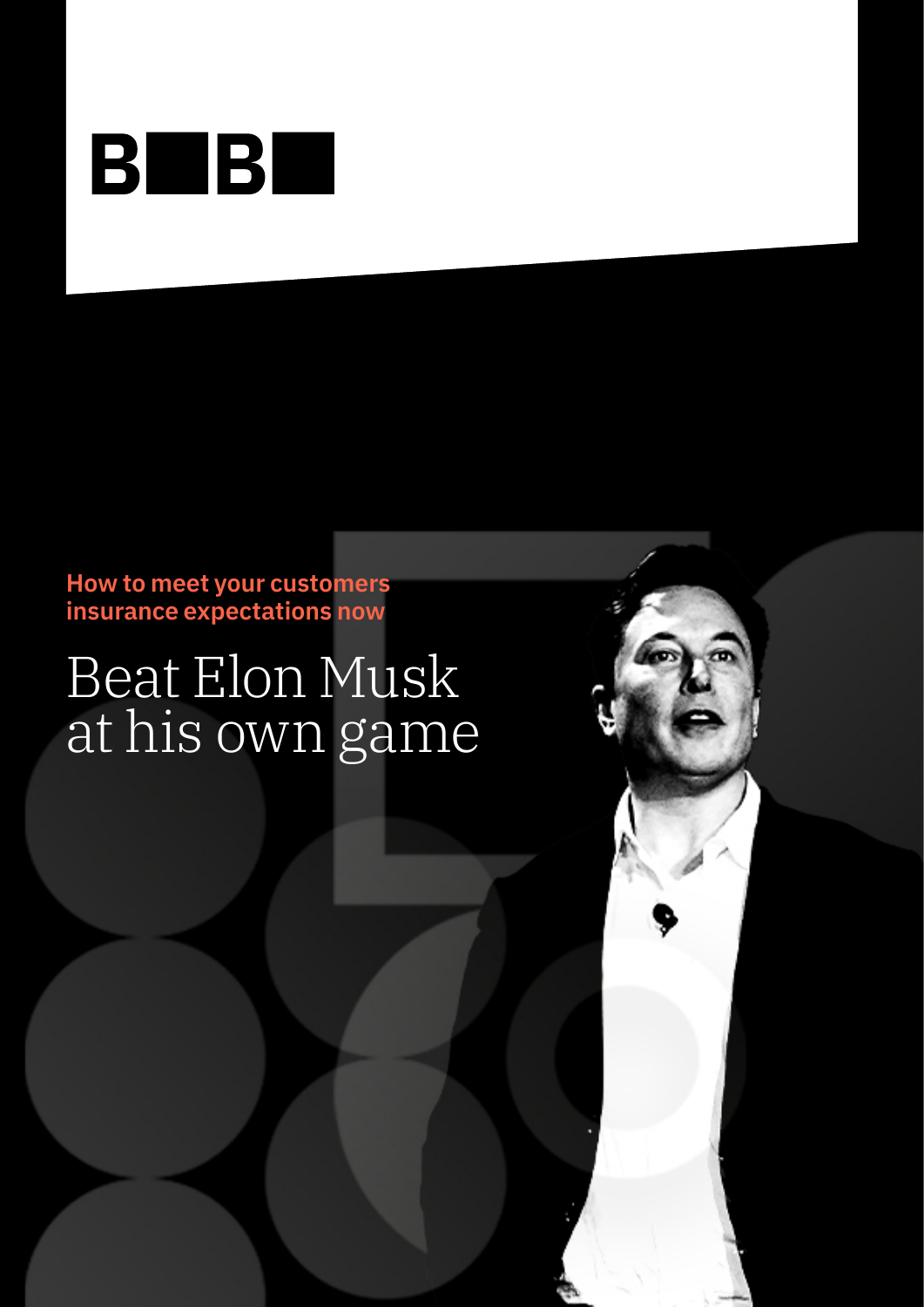#### **Introduction**

## Elon Musk has sent shockwaves across the industry, launching direct motor insurance for Tesla customers.

Tesla is in the middle of expanding its direct insurance offer with usage-based policies for customers across more US states.

Now, it looks like Ford is following in Tesla's footsteps, launching a similar direct insurance product in partnership with State Farm.

Insuring a Tesla or EV the traditional way is hugely expensive for customers, and this direct offer will help some customers with more affordable premiums.

But Musk isn't just doing his customers a favour here; this is a savvy strategic move to keep expanding his motor empire (and raise alarm bells for insurers everywhere). And it's only a matter of time before UK car manufacturers follow suit.

The insurance industry has been slow to react to electric vehicles and other innovations.

And Musk was never going to wait around. By removing one of the

biggest barriers to buying an EV or self-driving car – the high cost of insurance – Musk paves the way to increase Tesla's sales, cutting out traditional insurers in the process.

Musk is also changing the narrative around insurance as a product, challenging its status as a distress purchase. Tesla's usage-based model turns insurance into an asset, actively rewarding customers for brand loyalty and good driving behaviour.

In doing so, Musk creates an 'us and them' dynamic between Tesla and traditional insurers; the former will reward you, and the latter will punish you.

Now, buying a Tesla has become a brand choice, and traditional insurers risk being left behind if they don't raise their game, fast.



BI BI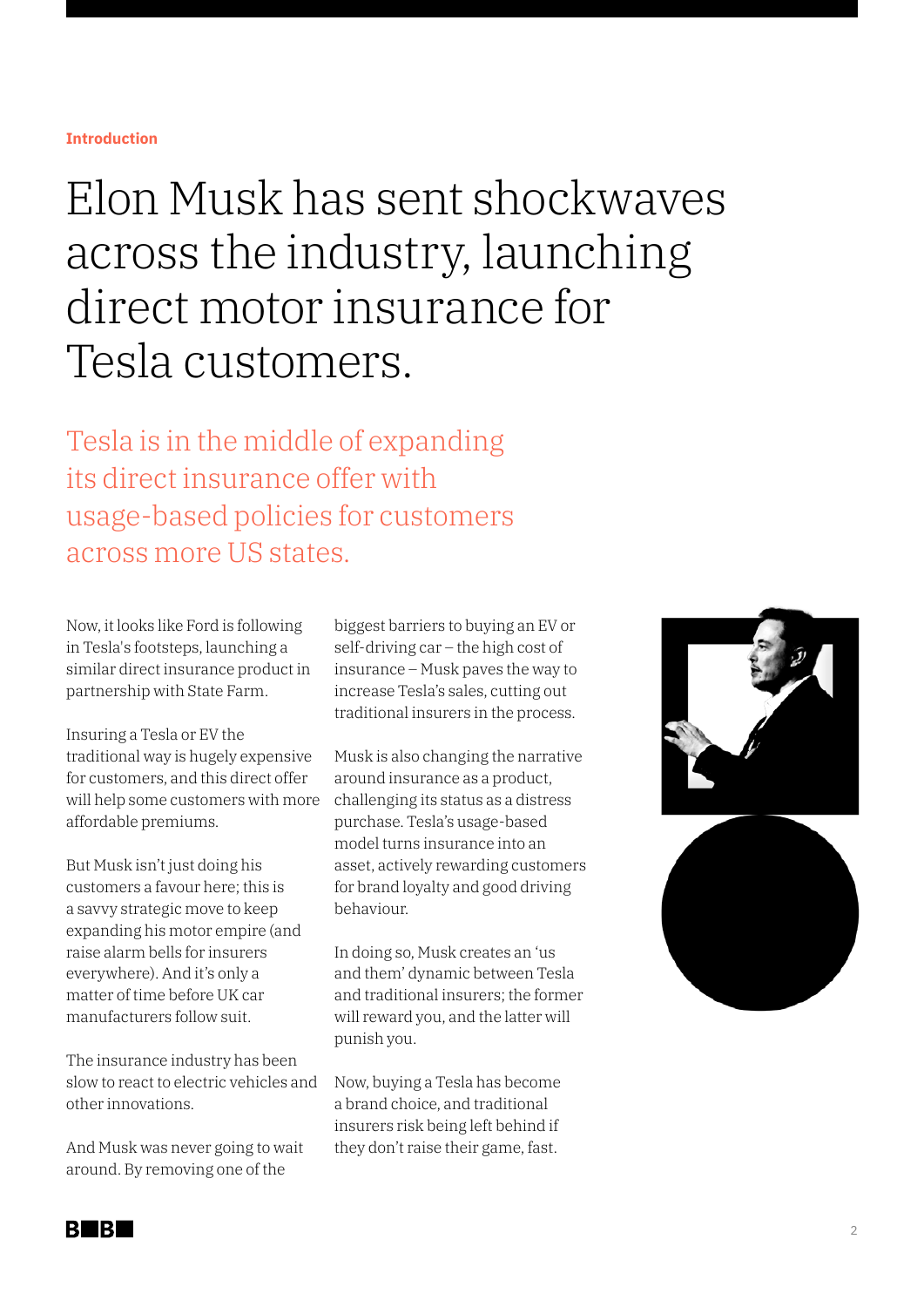#### **The impact on insurers**

# What does this mean for your business?

If the insurance industry doesn't start changing now, Tesla's latest move will have a number of consequences:



**You might be left out** 

The direct insurance model lessens the need for traditional insurers, cutting them out of the sales process for many customers.



#### **You'll be competing with lower-cost models**

UBI is operationally cheaper than traditional insurance models, because the platform and acquisition costs are much lower.



#### **It won't be easy for you to evolve**

Without a tech platform that gives you the flexibility to innovate, or a brand platform to communicate successfully with your customers, it'll be harder to launch new products and services.



#### **You'll be at the mercy of consumers**

Thanks to the rise of UBI policies, your customers will have much more choice at renewal time. And you'll have to work much harder to attract and retain them.



#### **A data monopoly will make your life harder** Tesla is constantly expanding

their customer and claims data. Compared with traditional ins

### **BY BITS**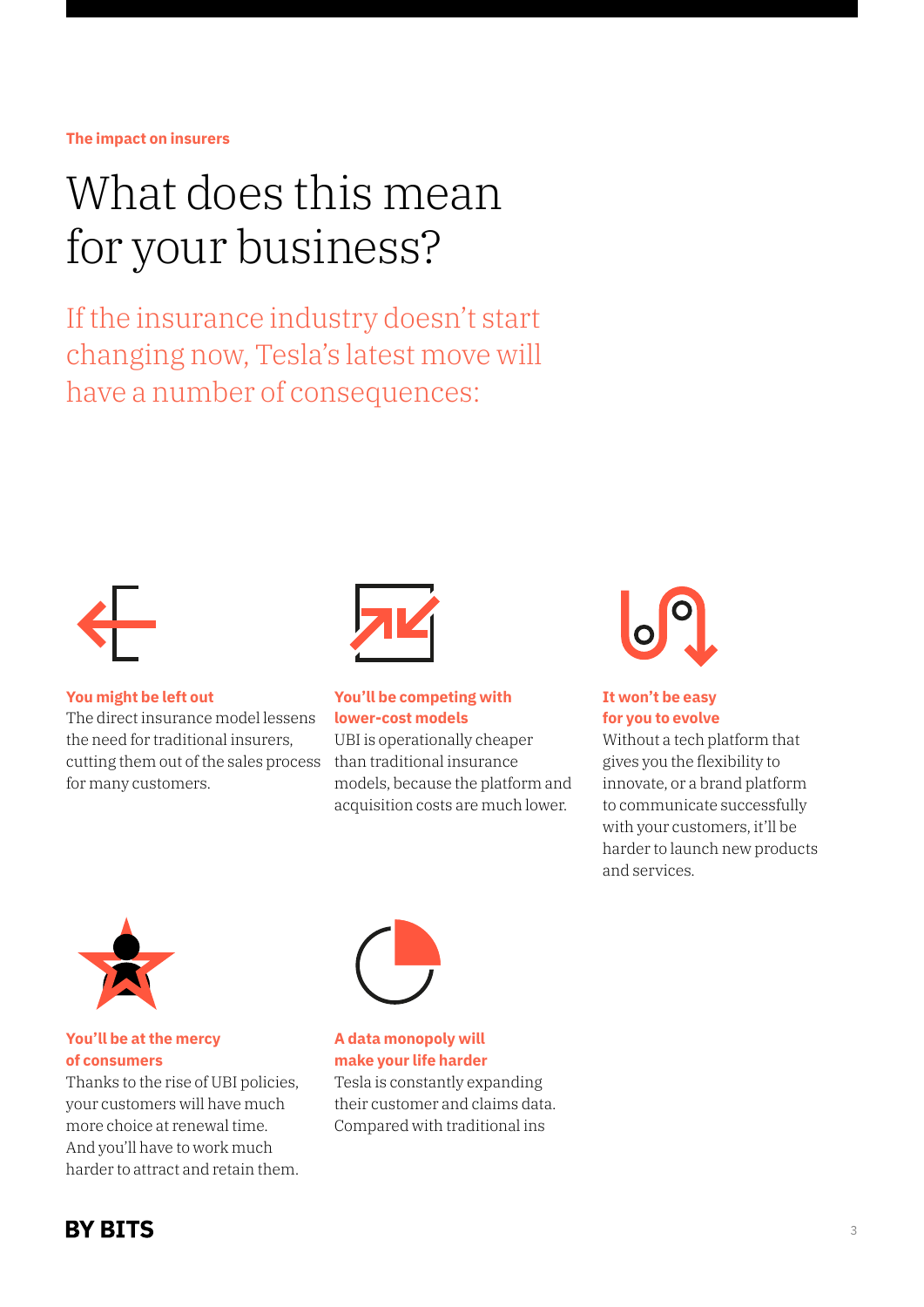#### **The solution**

# Ready to hear the good news?

It's not all doom and gloom! Insurers who adapt now can get ahead of the change, with early UBI adopters set to stay competitive in the long-term.



And embracing UBI doesn't have to mean a total overhaul of your tech – with our help, there are quick, simple and risk-free changes you can make now.

The key thing is not to waste any time – once your competitors embrace UBI technology, it'll be much harder to catch up.



Through innovative app-based servicing, you can add value where it counts, achieving longer-lasting relationships with your existing customers.



#### **Make your customers feel good**

While behavioural monitoring can be divisive, embracing UBI is a great way to refresh your offer, rewarding your customers' choices about when, where and how often they drive.

#### **Be proactive about risk**

Why wait to use your risk data at the point of claim? Prevent accidents before they happen by advising your customers about the safest times and routes to drive.



#### **Give your customers what they want**

Your customers want to make greener driving choices, and they'll be influenced by changing vehicle legislation. Empower them with the information to make smarter decisions about their driving.



**Be the first to innovate** With the right technology platform in place, you'll have the flexibility to innovate faster than your competitors, putting your customers at the heart of any change you make.

**BUBL**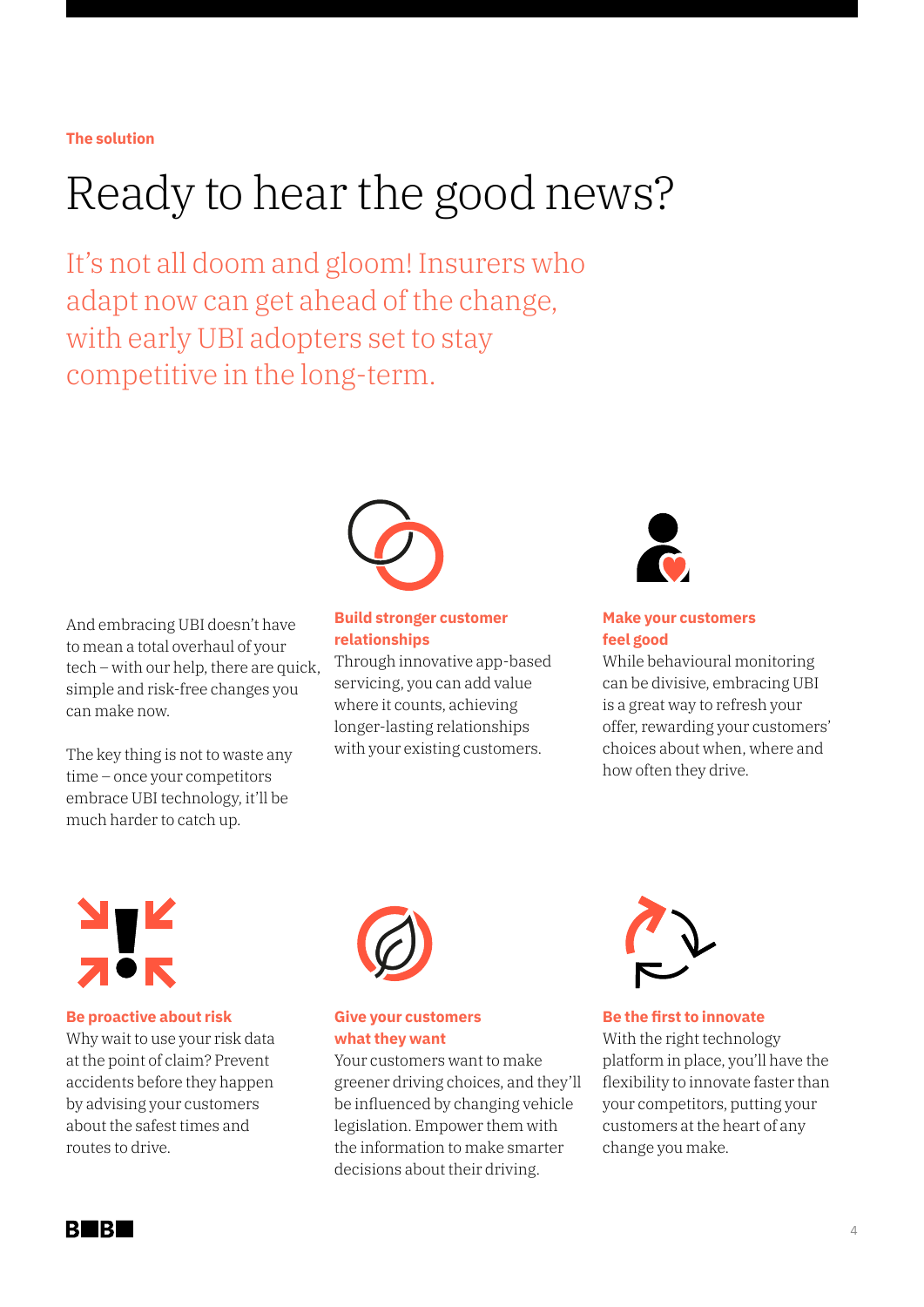**How to get started**

# 3 things you should do right now

To stay competitive and keep Elon away from your customers, here are 3 simple ways we can help your business now:



### Focus on data

Data collection, collation and application will be key to forging ahead. To get your business ready for the change, turn your attention towards your tech stack and processes. With a little bit of flexibility, you can start to build in more exciting, value-add insurance products that your customers will love.



### Put your customers first

Your customers will soon expect more flexible insurance policies to match their changing lifestyles. Anticipate their new needs and make the transition easier for your business by adopting products like UBI. Plus, develop better customer engagement processes to keep your customers for longer.



### Get ready for AI

AI is only going to become more important with the rise of driverless cars. To stay ahead, build a technology infrastructure and data strategy that can accommodate AI. This way, when your customers are ready to embrace AI, you'll be able to offer them more accurate risk and policy calculations.

### **BY BITS**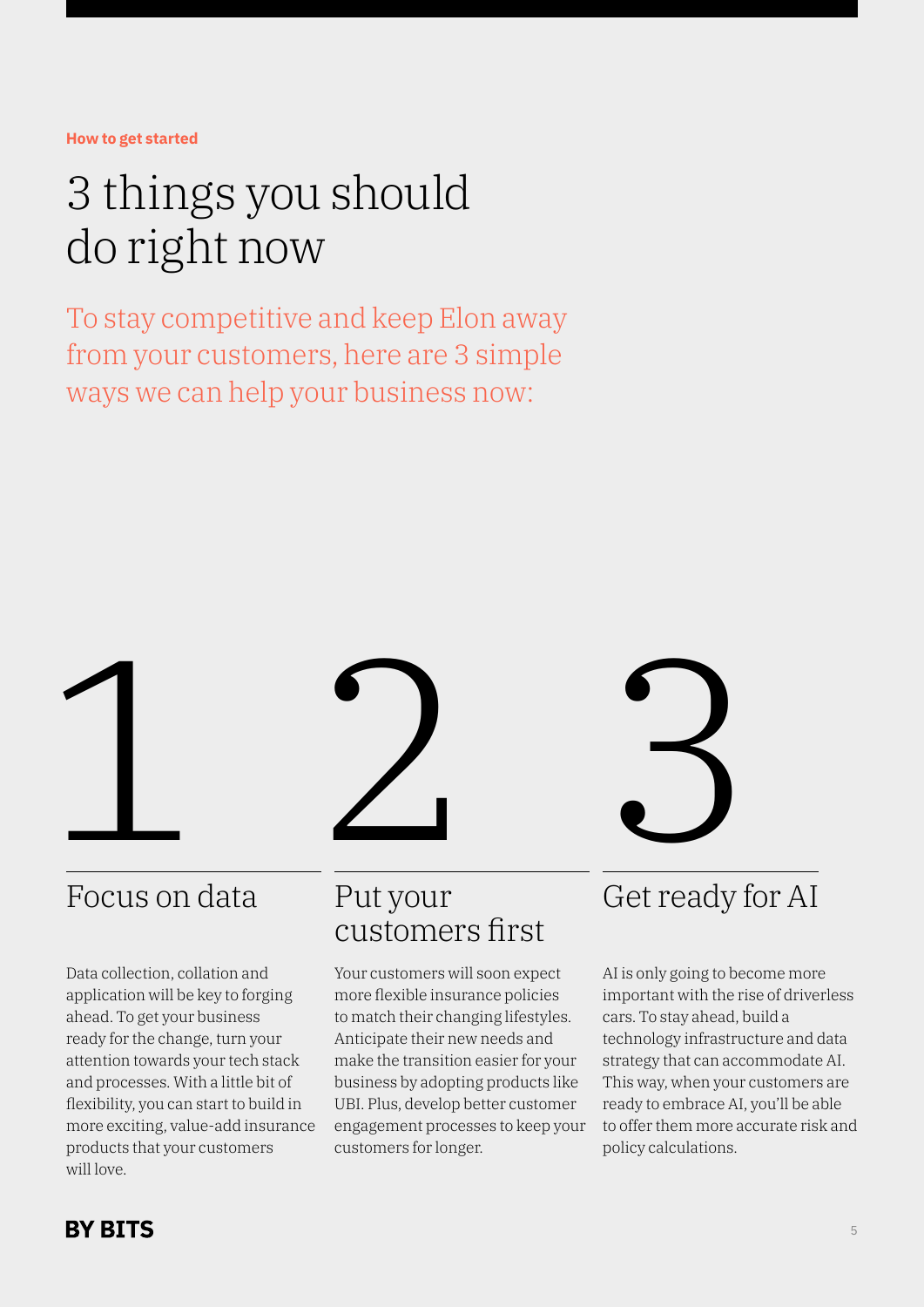**An implementation timeline**

## Ready to get started?

Now, you've got 6 months to get ahead, future-proofing your business by the end of 2022.

The best way to use the time? Choose the By Bits platform, with maximum impact to your customers and minimal disruption to your operations.

Consisting of our rating engine, policy engine and user app, it's a reliable, budget-friendly way to take usage, mileage and other variable factors into account:

Deliver integrated pay-by-mile policies without overhauling legacy tech.

Avoid costly disruption and the need for complex internal developer resource.

Easily adapt to new, varied data streams with our UBI rating and policy engines.

Flex and evolve over time with an app-based platform and API integrations.

### The best part?

We'll get you up and running fast, with implementation in just 12 weeks.

**Get in touch now to see how we can help you.**